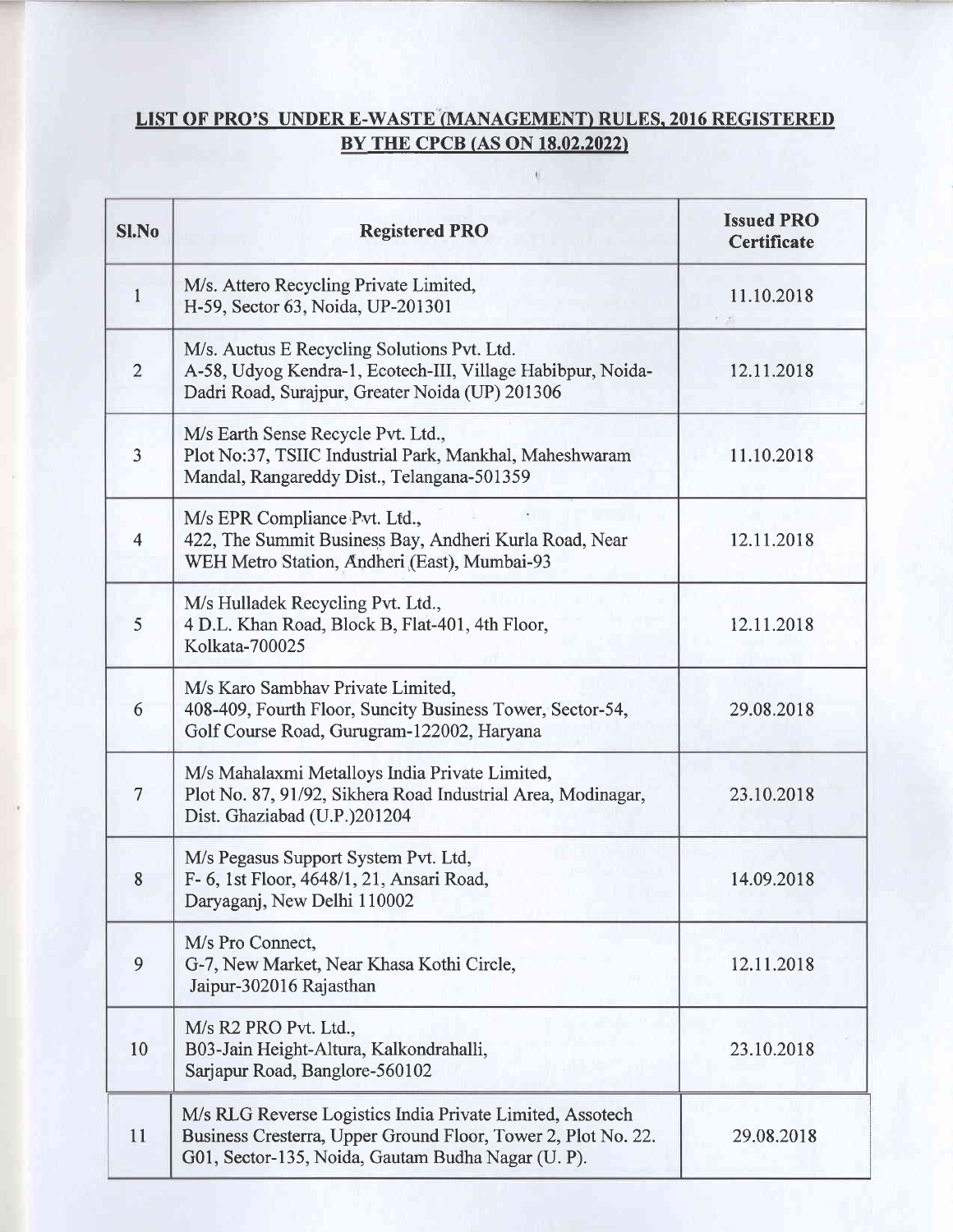| 12 | M/s Saahas Waste Management Private Limited,<br>#21, Ground Floor, MCHS Colony, 5th C Cross, 16th Main,<br>BTM Layout 2nd Stage, Bangalore- 560076                              | 06.09.2018 |
|----|---------------------------------------------------------------------------------------------------------------------------------------------------------------------------------|------------|
| 13 | M/s Terrapro Recycling Solutions Private Limited,<br>RZ-83 B, Dabri Extension, Dabri Palam Road, Opp. Dada Dev<br>Govt. Hospital, New Delhi-110045                              | 29.08.2018 |
| 14 | M/s TES-AMM (India) Private Limited,<br>A18, SIPCOT Industrial Growth Centre, Panrutti 'A' Village,<br>Oragadam, Sriperumbudur Taluk,<br>Kanchipuram District, Tamilnadu-631604 | 11.10.2018 |
| 15 | M/s Vardhman Sales Agency,<br>1A/255, Neelam Bata Road NIT,<br>Faridabad-121001 Haryana                                                                                         | 30.10.2018 |
| 16 | M/s WEEE CARE, B-42/21,<br>Ground Floor, Jhilmil Industrial Area,<br>Delhi-110095                                                                                               | 16.01.2019 |
| 17 | M/s E-Waste Recyclers India, EWRI House,<br>A-46, Okhla Phase-1, New Delhi-110020                                                                                               | 16.01.2019 |
| 18 | M/s Reteck Envirotech Pvt. Ltd.,<br>1005, Cyber One Plot No. 4 & 6, Sector 30A,<br>Vashi Navi Mumbai- 400703                                                                    | 16.01.2019 |
| 19 | M/s Cerebra Integrated Technologies Limited,<br>S5, Off 3rd Cross, 1st Stage, Peenya Industrial Estate,<br>Bangalore 560658                                                     | 28.01.2019 |
| 20 | M/s Rapidue Technologies Pvt. Ltd.,<br>#205, Krishna Plaza, Khairtabad, Hyderabad,<br>Telangana State Pin Code-500004                                                           | 26.02.2019 |
| 21 | M/s Nirvana Recycling Pvt. Ltd.,<br>Plot No.-D-6, Udyog Vihar Phase-IV, Sector-37,<br>Gurugram, Haryana                                                                         | 26.02.2019 |
| 22 | M/s Rightway Solutions,<br>C-102 & 103, Sahani Tower, Sec-5,<br>Rajender Nagar, Ghaziabad-201005                                                                                | 12.03.2019 |
| 23 | M/s Horizon Recycling Pvt. Ltd.,<br>Khasra No. 35, Dehradun Road, Kumar Hera,<br>Saharanpur, Uttar Pradesh-247001                                                               | 01.05.2019 |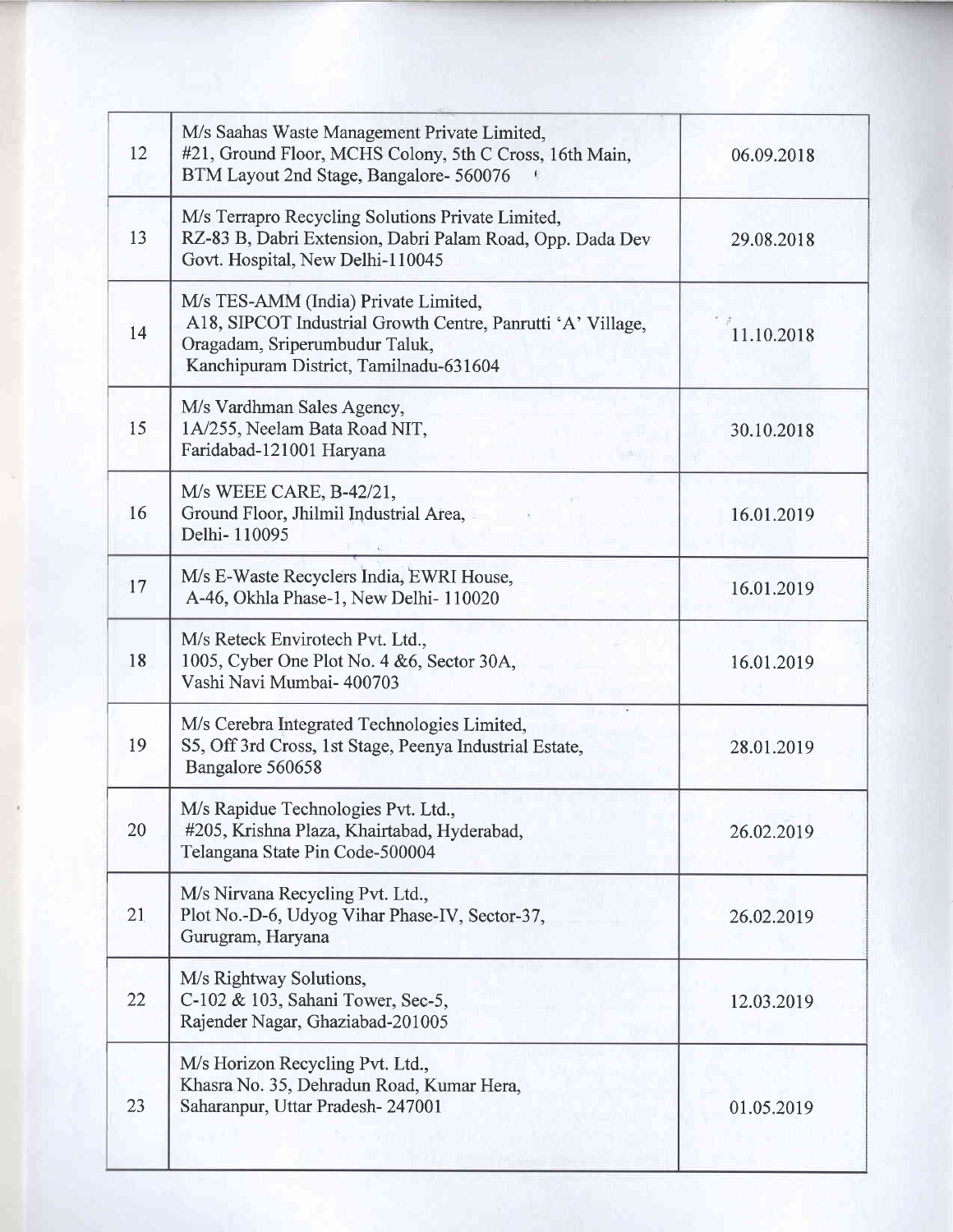| 24 | M/s Fabshop Technologies Pvt. Ltd.,<br>1462, 2nd Floor, Above Indian Overseas Bank,<br>East End Main Road, Jayanagar 9th Block,<br>Bangalore - 560011            | 01.05.2019 |
|----|------------------------------------------------------------------------------------------------------------------------------------------------------------------|------------|
| 25 | M/s. Vincular Testing Labs India Private Limited,<br>3rd Floor, Surya Building, 27th Main 1st Cross HSR Layout,<br>Bangalore, Karnataka, India-560102            | 24.05.2019 |
| 26 | M/s R Planet Integrated Solution Pvt. Ltd,<br>A-811, Safal Pegasus, Prahlad Nagar, Ahmedabad,<br>Gujarat-380015                                                  | 29.05.2019 |
| 27 | M/s Green Planet,<br>17-D, 105, Konark Enclave, Vasundhra,<br>Ghaziabad (U.P.)-201012                                                                            | 08.07.2019 |
| 28 | M/s Exigo Recycling Private Limited,<br>Opposite Kirpal Ashram, Barsat Road, Panipat,<br>Haryana-132103                                                          | 07.08.2019 |
| 29 | M/s Ecyclear (The Green Medium), 1103,<br>Sovereign C. H. S, Hiranandani Gardens, Powai,<br>Mumbai-400076                                                        | 07.08.2019 |
| 30 | M/s Eyantram Waste Management Pvt. Ltd.,<br>677, 1st Floor, Suite 217, 13th Cross, HSR Layout, Sector-1,<br>Banglaore, Karnataka-560102                          | 16.08.2019 |
| 31 | M/s Tirupati Metal,<br>Near Popular Dharamkanta, Delhi Meerut Road,<br>Modinagar, Distt. Ghaziabad, Uttar Pradesh-201204                                         | 16.08.2019 |
| 32 | M/s Sarthak Samudayak Vikas Evam Jan Kalyan Sanstha,<br>597, New Categorised Market, Near Bagai Golden Transport,<br>Berasia Road, Bhopal- 462018 Madhya Pradesh | 21.11.2019 |
| 33 | M/s. Hindustan E-Waste Management (P) Ltd.,<br>Basement, 8, Central Road, Bhogal, Jangpura,<br>New Delhi-110014                                                  | 21.11.2019 |
| 34 | M/s Global Waste Solution,<br>S. F, Unit No. 2017, Aggarwal City Mall, Plot No. -4, C. C.<br>Road No. 44, Pitam Pura Delhi, North West Delhi- 110034             | 15.01.2020 |
| 35 | M/s. K. J. Recyclers,<br>C-38, Sanjay Gandhi Nagar, Industrial Area,<br>Jalandhar, Punjab - 144004                                                               | 16.03.2020 |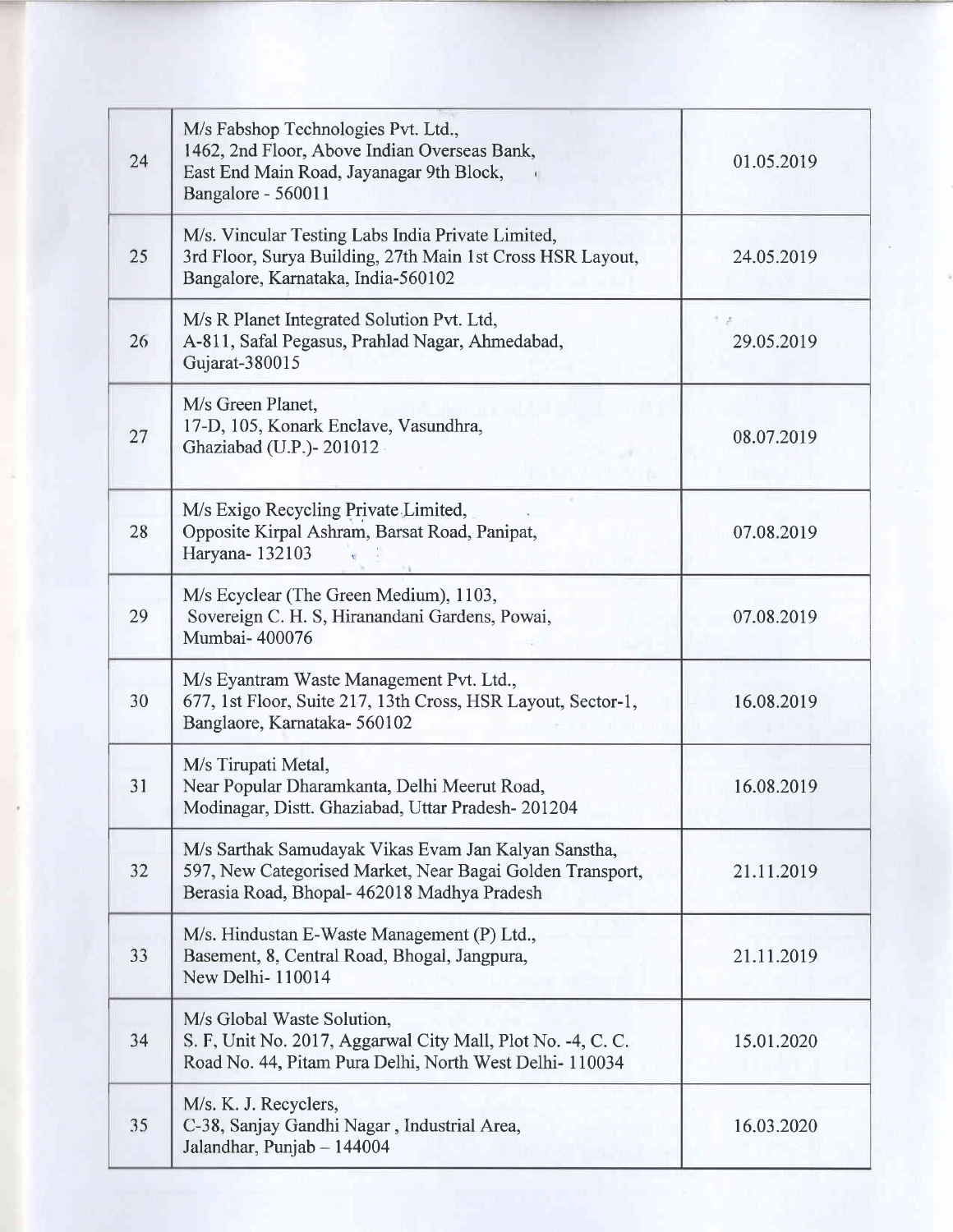| 36 | M/s. Vans Chemistry Pvt. Ltd.,<br>No. 94/5, Shed No. 13R14, SSR Industrial Layout, Kannalli,<br>Kodigehalli Post, Yeswanthpura Hobli,<br>Bangalore- 560112 Karnataka | 16.06.2020 |
|----|----------------------------------------------------------------------------------------------------------------------------------------------------------------------|------------|
| 37 | M/s. Bluemonk Recycling Private Limited,<br>Unit / Plot No. 1X-7B, ILD Trade Centre, Sohna Road,<br>Sector-47, Gurgaon, Haryana - 122001                             | 16.06.2020 |
| 38 | M/s. Sogo Synergy Pvt. Ltd.,<br>D-1/1, Hayes Road, 11/9, Hayes Court, 3rd Floor,<br>Richmond Town, Bengaluru- 560025                                                 | 16.06.2020 |
| 39 | M/s. Croissance PRO and E-Waste Management Private<br>Limited,<br>Ground Floor House No. 412/13,<br>Laxminia Kunj Near NDPL Office Burari<br>North Delhi - 110084    | 04.08.2020 |
| 40 | M/s. Nala Enterprise LLP,<br>A-602, 6th Floor, IT Square, Beside Bikanerwala,<br>K.P.-III, Greater Noida-201306                                                      | 10.08.2020 |
| 41 | M/s. Resource Waste Managers LLP,<br>6th Floor, A601, Krishana Apra Plaza, Sector-18, Noida,<br>Gautam Buddha Nagar, Uttar Pradesh-201301                            | 10.08.2020 |
| 42 | M/s. E-Frontline Recycling Pvt. Ltd.,<br>C1/B-905/9, Panoli, GIDC, Ankleshwar,<br>Gujarat - 394116                                                                   | 05.10.2020 |
| 43 | M/s Star EEE PRO LLP,<br>Plot 17A, Upper G/F, Bharat Vihar, Kakrola,<br>New Delhi-110078                                                                             | 19.10.2020 |
| 44 | M/s Aggarwal E-Waste Solutions Private Limited,<br>2nd Floor, House No. 11, Blk A, Derawal Nagar,<br>Delhi, North Delhi-110009                                       | 03.11.2020 |
| 45 | M/s. Kar Parivartan LLP,<br>Plot No. 18, A-402, Fakhruddin Memorial CGHS Ltd.,<br>Dwarka, Sector-10, South West Delhi, Delhi-110075                                  | 25.02.2021 |
| 46 | M/s. Vidhi Enterprises,<br>House No. 5, BLK-HD, Pitam Pura,<br>North West Delhi-110034                                                                               | 25.02.2021 |
| 47 | M/s. Green Advanced Resource Conservation Services,<br>332D Gaur Cascade Rajnagar Extension,<br>Ghaziabad, Uttar Pradesh - 201017                                    | 25.02.2021 |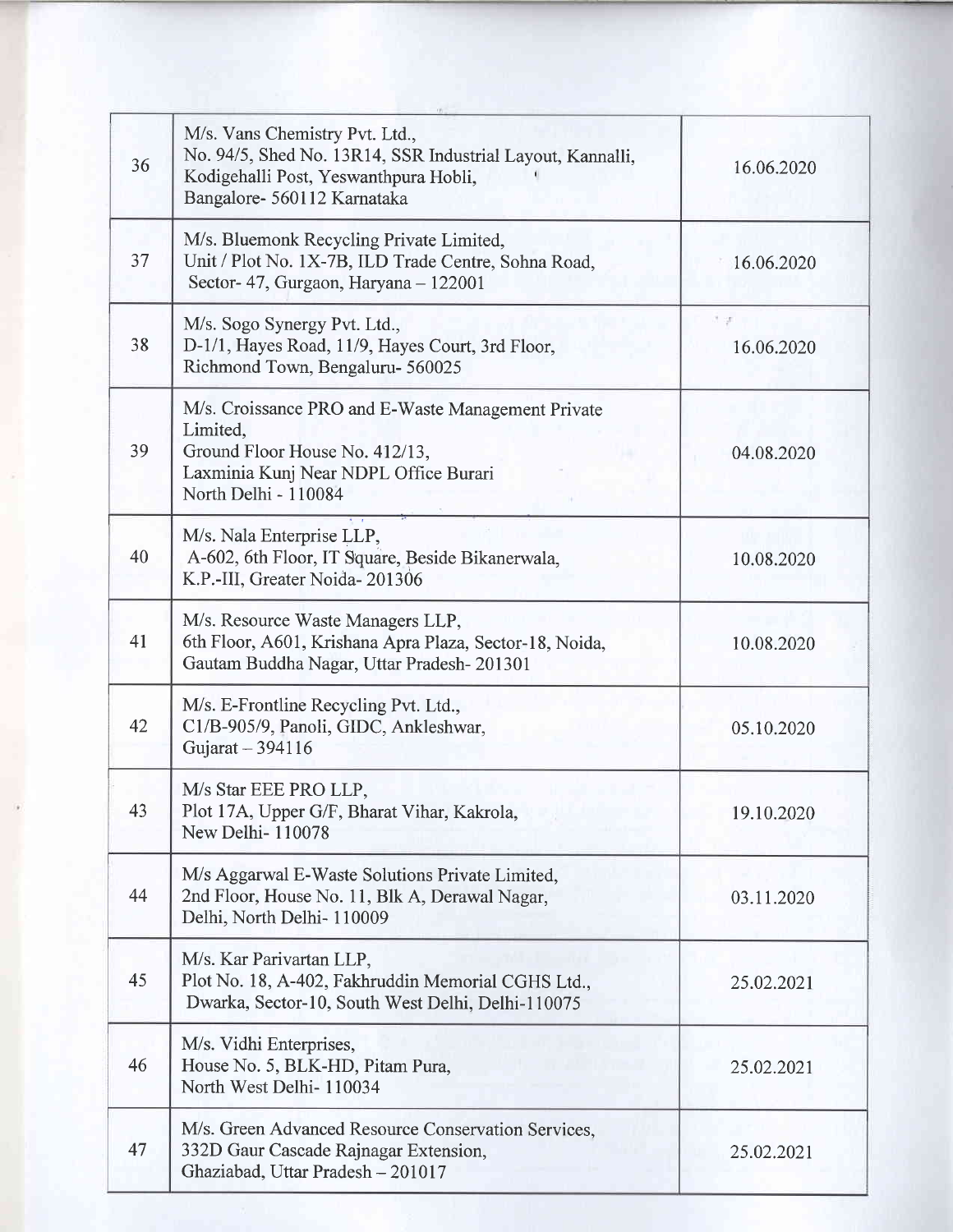| 48 | M/s. Vinayak E-Waste Management,<br>15, Rishabh Vihar, Shahdara, North East Delhi,<br>Delhi-110092                                                                              | 25.02.2021 |
|----|---------------------------------------------------------------------------------------------------------------------------------------------------------------------------------|------------|
| 49 | M/s. E-Coli Waste Management Pvt. Ltd.,<br>203, Trade Square, Opp. Torrent Power House,<br>Sabarmati, Ahmedabad, Gujarat - 380005                                               | 18.03.2021 |
| 50 | M/s. Eprocycle Waste Management,<br>H23A, Basement, Kalkaji,<br>New Delhi-110019                                                                                                | 18.03.2021 |
| 51 | M/s. Blueberry Associates Pvt. Ltd.,<br>A-118, Ground Floor, New Friends Colony,<br>New Delhi-110065                                                                            | 18.03.2021 |
| 52 | M/s. TVS Electronics Ltd.,<br>Arihant E-Park, 9th Floor, no. 117/1, L. B. Road, Adyar,<br>Chennai - 600020                                                                      | 15.06.2021 |
| 53 | M/s. S. K. Refrigeration,<br>Near New Grain Market, Jind Road, Julana,<br>Haryana-126101                                                                                        | 15.06.2021 |
| 54 | M/s. WEEE-PRO Resource Recovery Solutions Private Limited,<br>Flat No. 702, Tower-6, Unitech Horizon, Sector PI-2, Greater<br>Noida, Gautam Buddh Nagar, Uttar Pradesh - 201310 | 15.06.2021 |
| 55 | M/s. Eco Fly E Waste Recycling Private Limited,<br>Khasra No. 26, Village Pipli Khera, Bhamanpura Road<br>Industrial Area, Phaphunda, Meerut, Uttar Pradesh-250002              | 15.06.2021 |
| 56 | M/s. Endeavor Recyclers India Pvt. Ltd.,<br>28 Old No. -23, St No. -5, Ambedkar Basti, Maujpur,<br>Delhi-110053                                                                 | 15.06.2021 |
| 57 | M/s. Earth Zone Recycling,<br>Plot No. 11, Pargana Hazipur, Hapur Road, Meerut,<br>Uttar Pradesh-250004                                                                         | 15.06.2021 |
| 58 | M/s. Ecosense Enterprises LLP,<br>Flat No. 487, Sector-19, Pocket-2, Dwarka,<br>New Delhi, South West Delhi, Delhi- 110075                                                      | 31.08.2021 |
| 59 | M/s. Vasoo Infracon Pvt. Ltd.,<br>30/26, 1st Floor, Shakti Nagar,<br>New Delhi-110007                                                                                           | 31.08.2021 |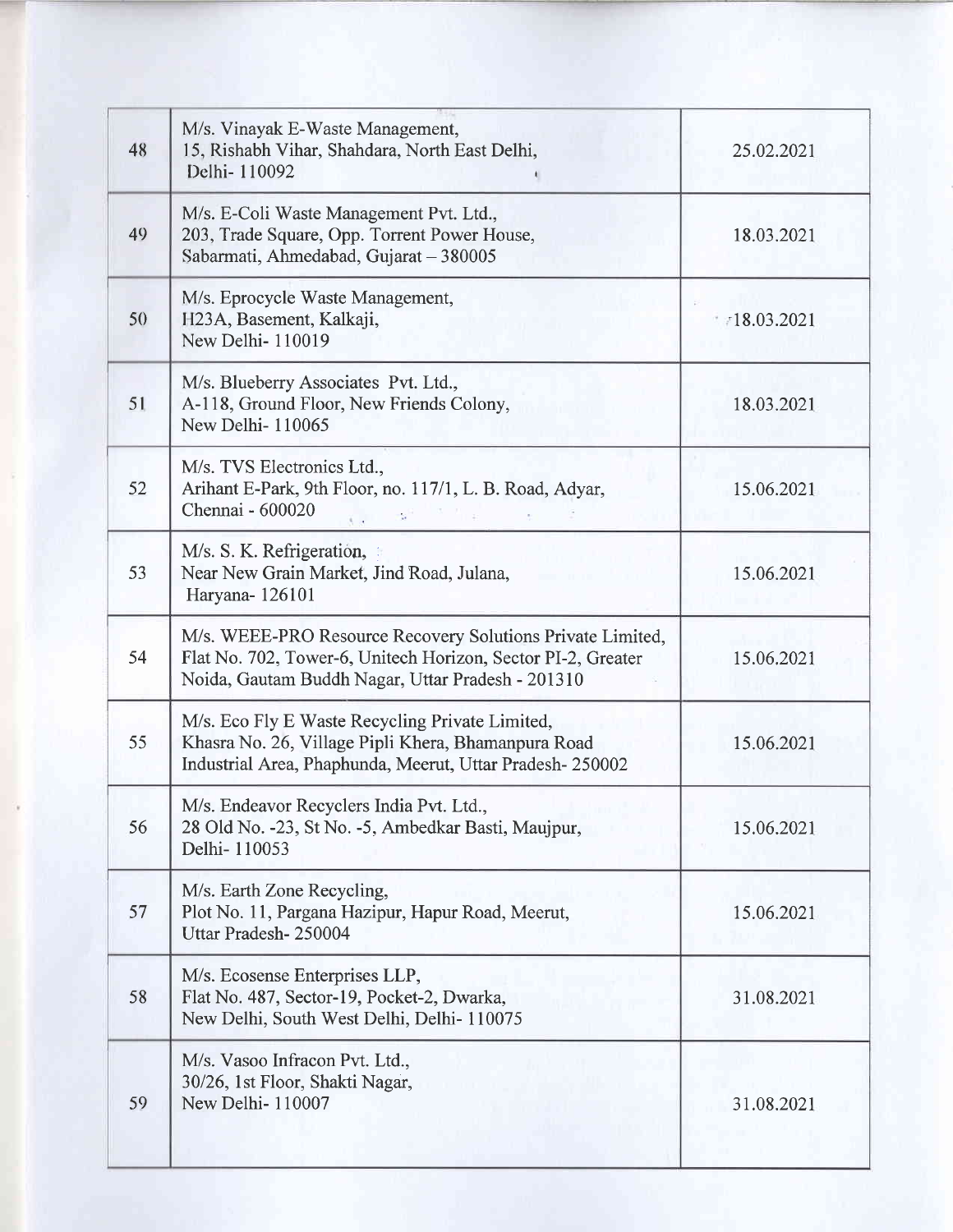| 60 | M/s. Rekart Innovations Private Limited,<br>A132, Sector 27, Golf Course Road, Gurugram,<br>Haryana-122009                                                                             | 31.08.2021  |
|----|----------------------------------------------------------------------------------------------------------------------------------------------------------------------------------------|-------------|
| 61 | M/s. Ecoverva E Waste Recycling Private Limited,<br>First Floor, STS 132, DLF Star Tower, Silokhera,<br>Sector-30, Gurgaon, Haryana- 122001                                            | 31.08.2021  |
| 62 | M/s. Adlib Ewaste Recycling,<br>#433, HSIIDC, Phase-I, Barhi Ganaur, Sonipat,<br>Haryana-131101                                                                                        | 109.09.2021 |
| 63 | M/s. Ye Prayas Pvt. Ltd.,<br>Near Prajapati Dharamshala, Kadarpur Road,<br>Badshapur, Gurugram, Haryana- 122101                                                                        | 23.09.2021  |
| 64 | M/s. Ozone Waste LLP,<br>440, Patel Marg, Ghaziabad, Ghaziabad,<br>Uttar Pradesh-201001.                                                                                               | 04.10.2021  |
| 65 | M/s. Swach Enviro E Waste India Pvt. Ltd.,<br>Plot No.- 13, 3rd Floor, Pitampura,<br>New Delhi-110034                                                                                  | 26.10.2021  |
| 66 | M/s. Green Enviro Ewaste India Private Limited,<br>HN 13, Block-24, Shakti Nagar,<br>New Delhi-110007                                                                                  | 27.10.2021  |
| 67 | M/s. Relectro Green Private Limited,<br>Shop No. 5, Plot No. 002, Devla, Gautam Buddha Nagar,<br>Uttar Pradesh-201301                                                                  | 27.10.2021  |
| 68 | M/s. Synergy E Waste Solution,<br>Plot No. 29, Sector 142, Noida, GB Nagar,<br>Uttar Pradesh-201301                                                                                    | 27.10.2021  |
| 69 | M/s. Sky Green Waste Recycling Management,<br>Khasra No. 51, 53,54,, 66, 20-21, Industrial Area, Piplikhera<br>Meerut, Uttar Pradesh-250002                                            | 28.01.2022  |
| 70 | M/s. Sai Sri Waste Management Pvt. Ltd.,<br>54 Nehru Nagar Palipalyam, Namakkal,<br>Tamil Nadu-638006                                                                                  | 28.01.2022  |
| 71 | M/s. Rinavaa Technologies Pvt. Ltd.,<br>Plot No. 137AB, 3rd and 4th Floor, Kandivali Co Op Industrial<br>Estate Limited, Charkop, Kandivali West,<br>Mumbai City, Maharashtra - 400067 | 28.01.2022  |